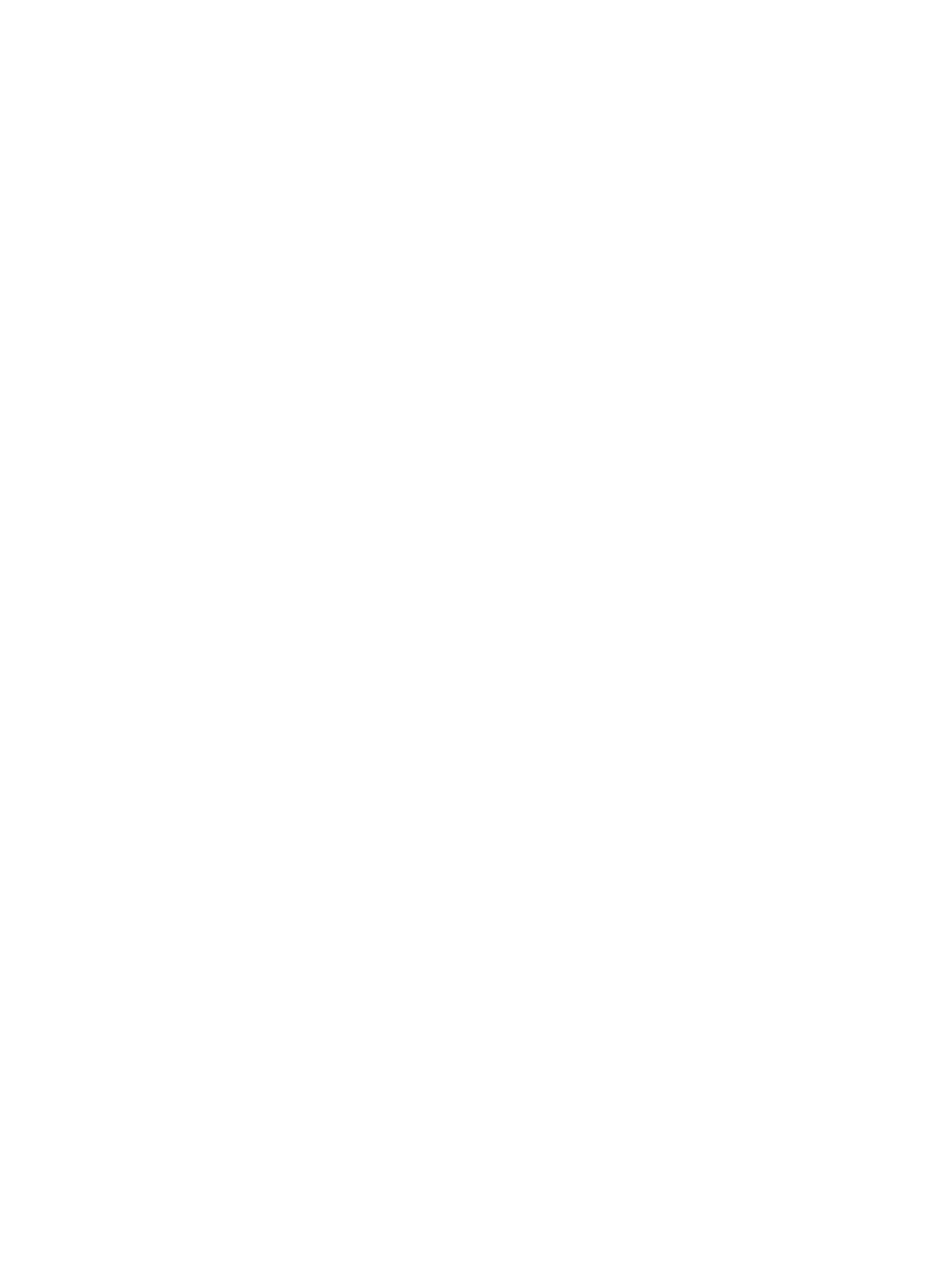#### Eric Shanfield

texts by Saul Wheeler

ENS.2006.6 | 3'

Countertenor or Soprano

Marimba

Although Saul and I had not worked together in some time, over the past several years he had sent me various poems and things he had written for fun, and I chose two of these to set as a kind of gift to him. To emphasize the oddity of the lyrics, I chose a countertenor—a male soprano—to declaim his texts (although it can also be performed by a soprano). Accompanied originally by cellos, I later made a (much better) version for marimba.

When I asked him for titles he came up with "Arguile" and "Anger Inaction". I have no idea what relation they have to the texts or what they even mean. Not that it matters. I'm not even sure "arguile" is a word, though you must have a lot of guile to wear argyle.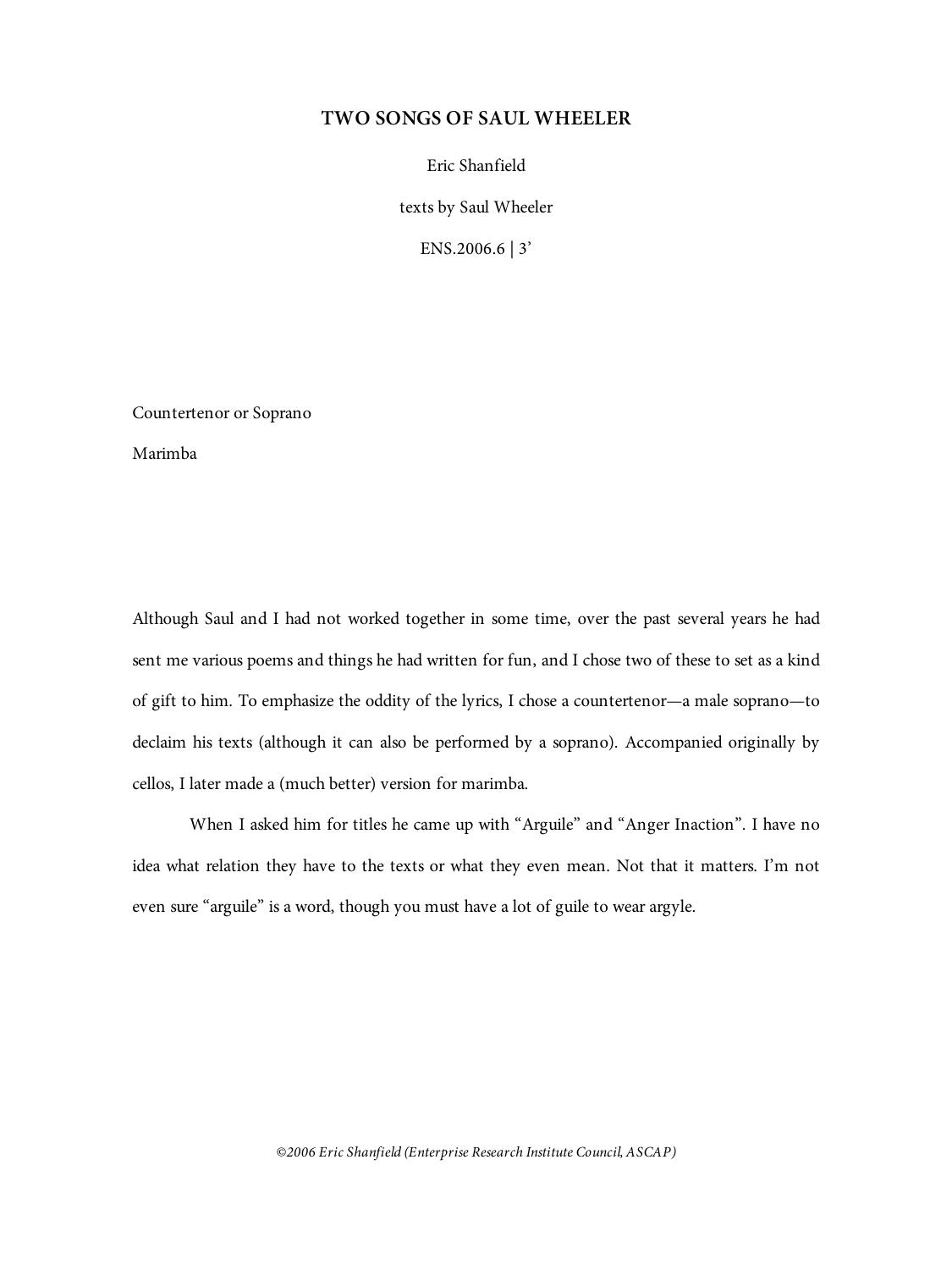#### Saul Wheeler

#### **I. Arguile**

There are no reasons To blame the seasons. Indeed they're massive But also passive.

They have their function. They are a junction. Between the he's and she's and we's that form our lives.

Beyond everything there must be weather We need tepidity to tan our leather.

There are no reasons To blame the seasons. Indeed they're massive But also passive.

We need frigidity to make our mixed drinks We need lots of rain to endorse our sinks.

There's no way we could live without weather.

#### **II. Anger Inaction**

Suspended, somnolent, the great beast lies dormant, pensively awaiting the vacuum's swift charge. Below, the beast's shadow, a Wright brotherly creation, prepares to slink skyward banished from high. Angered by ions, the great beast kinetic, from gyration's passion Sirocco is summoned. Splintered, transposed, displaced to the perimeter, defiled, degraded, hell's handmaiden lies vanquished. Captive in their oasis the populace lounges, thankful for convection, this summer's salvation.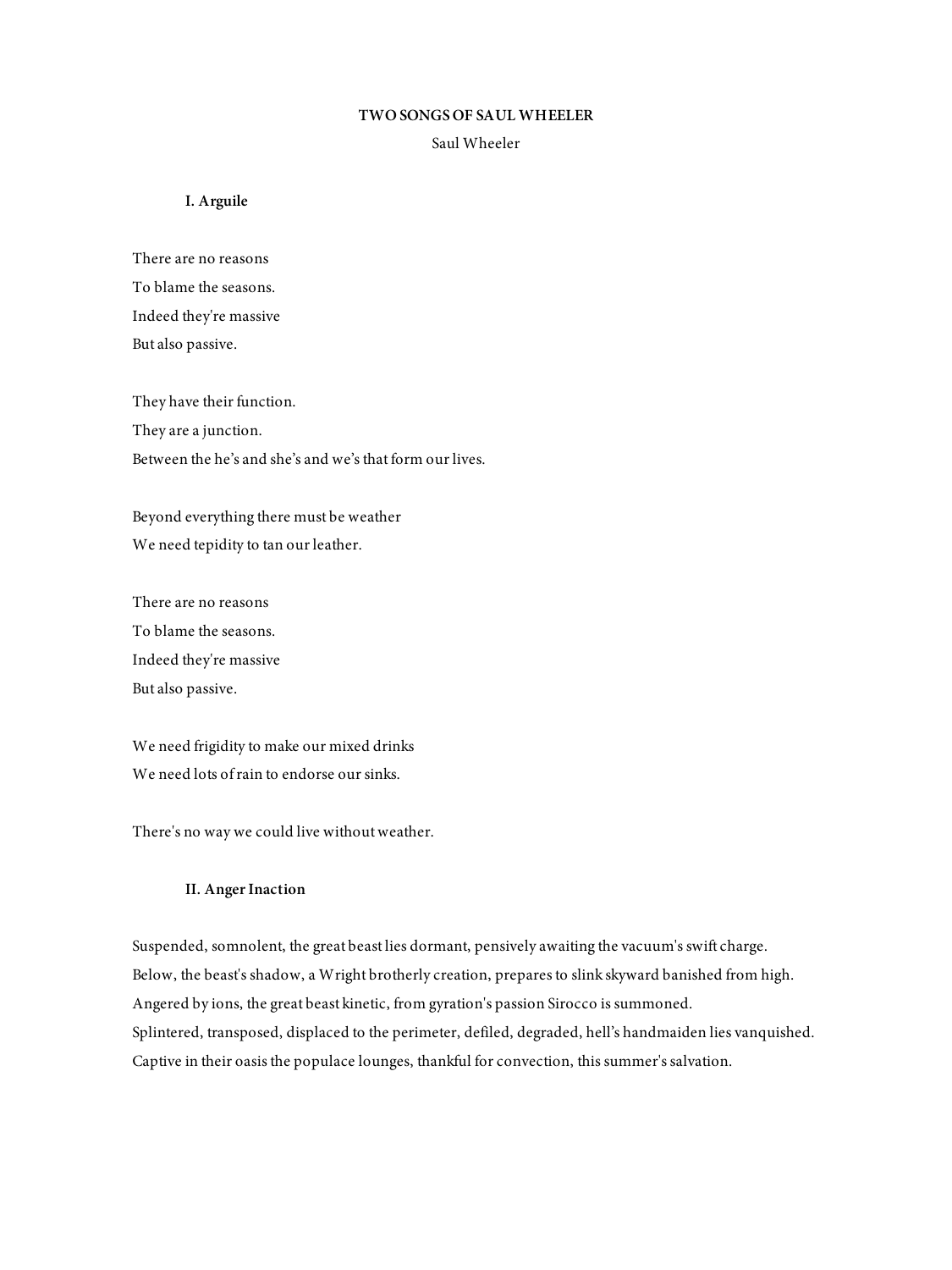### I. ARGUILE **TWO SONGS OF SAUL WHEELER**

**\\\ight\\ight\\ight\\ight\\ight\\ight\\ight\\ight\\ight\\ight\\ight\\ight\\ight\\ight\\ight\\ight\\ight\\ight\\ight\\ight\\ight\\ight\\ight\\ight\\ight\\ight\\ight\\ight\\ight\\ight\\ight\\ight\\ight\\ight\\ight\\ight\\ig** Tere are no rea - sons To mf  $\frac{1}{2}$ =152 mf **G** 4 6 <u>ն</u><br>4 **G** 4  $\frac{6}{9}$   $\frac{2}{9}$   $\frac{2}{9}$   $\frac{2}{9}$   $\frac{2}{9}$   $\frac{2}{9}$   $\frac{2}{9}$   $\frac{2}{9}$   $\frac{2}{9}$   $\frac{2}{9}$   $\frac{2}{9}$   $\frac{2}{9}$   $\frac{2}{9}$   $\frac{2}{9}$   $\frac{2}{9}$   $\frac{2}{9}$   $\frac{2}{9}$   $\frac{2}{9}$   $\frac{2}{9}$   $\frac{2}{9}$   $\frac{2}{9}$   $\frac{2}{9}$   $\Phi$  $\overline{\mathbf{P}}$ œ œ œ œ œ j  $\overline{e}$   $\overline{e}$ Œ œ  $\frac{1}{\sigma}$ œ™  $\frac{1}{\epsilon}$ œ  $\frac{1}{2}$ œ œ™  $\cdot$   $\cdot$ œ  $\frac{1}{\epsilon}$ œ™  $\frac{1}{\epsilon}$ œ  $\rightarrow$   $\rightarrow$ œ œ™  $\cdot$   $\cdot$ œ  $\bullet$ œ™  $\frac{1}{\epsilon}$ œ  $\frac{1}{2}$ œ œ™ ™ œ  $\overrightarrow{p}$   $\overrightarrow{y}$   $\overrightarrow{e}$   $\overrightarrow{y}$   $\overrightarrow{e}$  $\bullet$ j œ  $\overrightarrow{p}$   $\overrightarrow{y}$   $\overrightarrow{e}$   $\overrightarrow{y}$   $\overrightarrow{e}$  $\bullet$  $\overline{b}$ œ  $\overrightarrow{y}$   $\overrightarrow{y}$   $\overrightarrow{z}$ œ œ  $\mathbf{b}$ 







Copyright © 2006-2016 Eric Shanfield (Enterprise Research Institute Council, ASCAP)

Saul Wheeler Eric Shanfield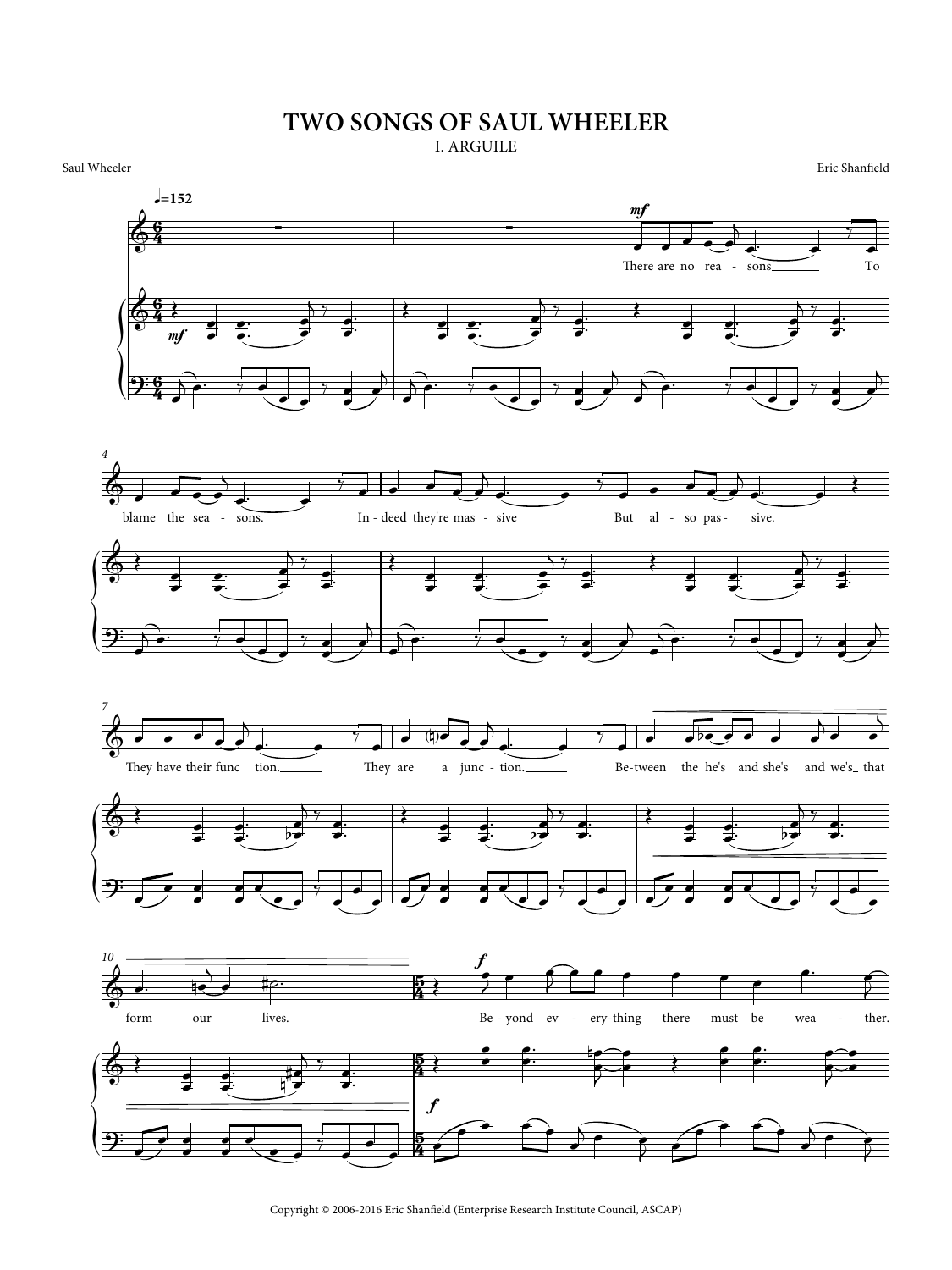





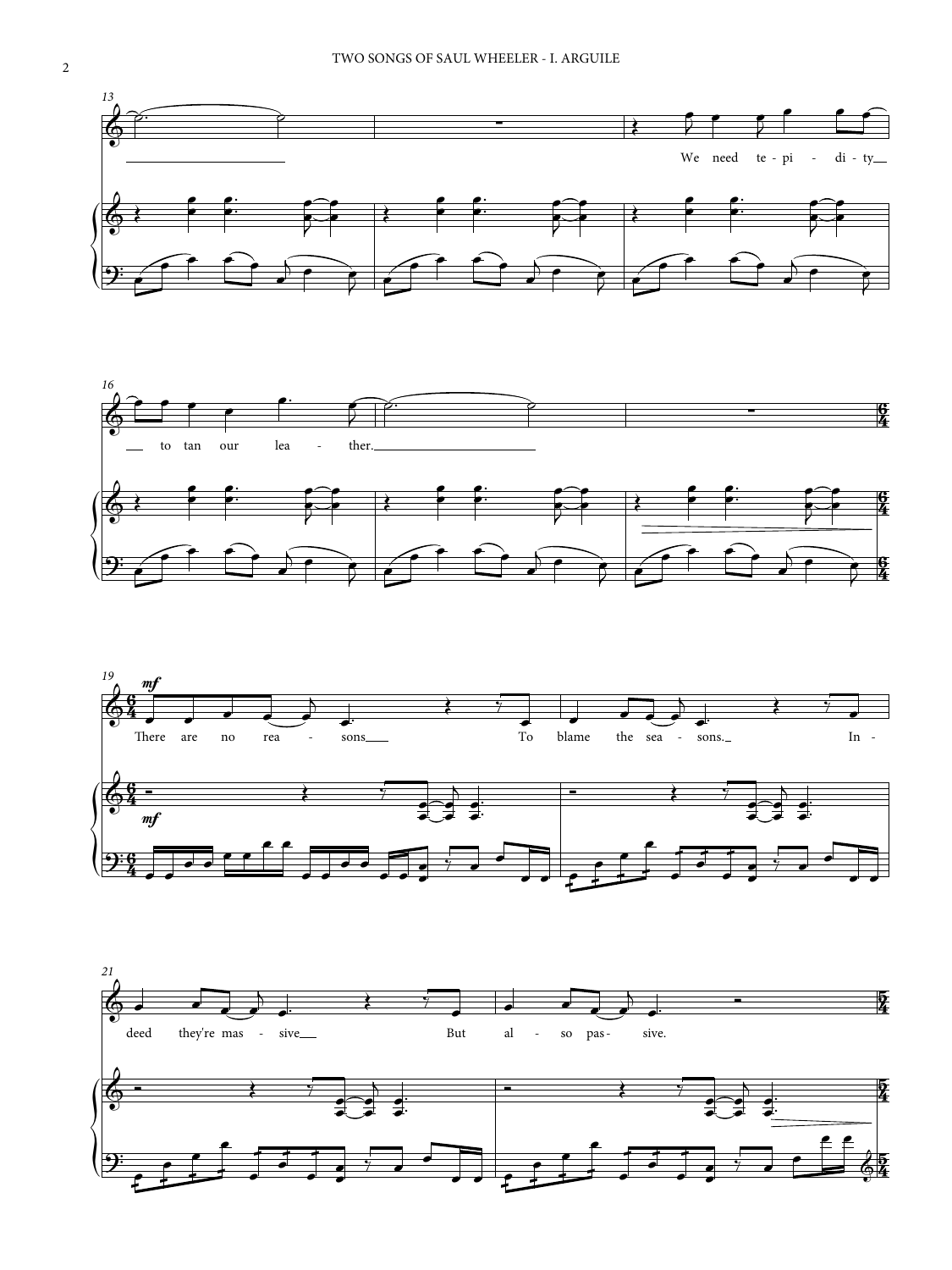





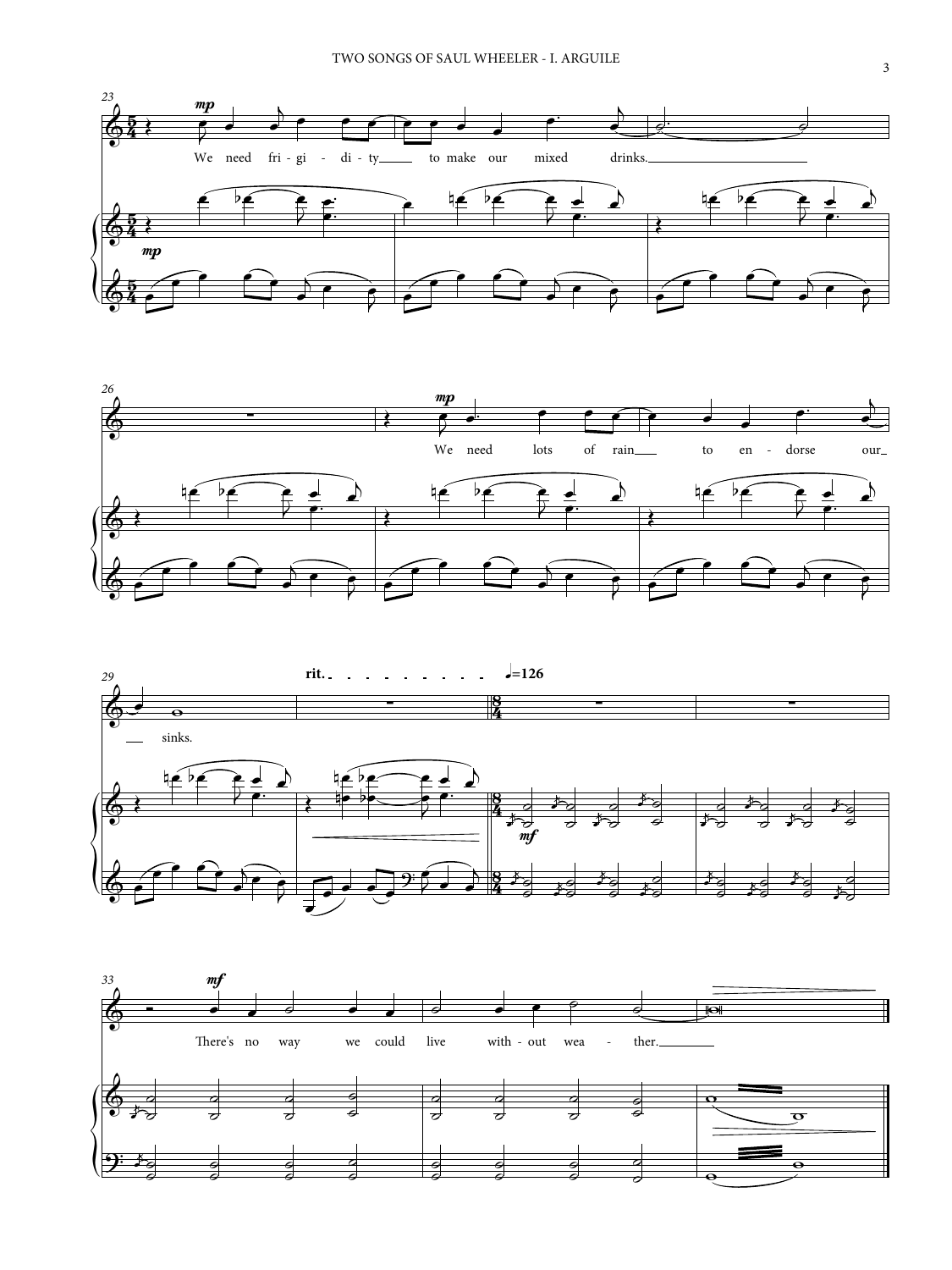II. ANGER INACTION

**\\\ightle**  $\frac{1}{2}$ =168 f 4 4 4 4 4  $\frac{4}{4}$  $\frac{1}{2}$   $\frac{1}{2}$   $\frac{1}{2}$   $\frac{1}{2}$   $\frac{1}{2}$   $\frac{1}{2}$   $\frac{1}{2}$   $\frac{1}{2}$   $\frac{1}{2}$   $\frac{1}{2}$   $\frac{1}{2}$   $\frac{1}{2}$   $\frac{1}{2}$   $\frac{1}{2}$   $\frac{1}{2}$   $\frac{1}{2}$   $\frac{1}{2}$   $\frac{1}{2}$   $\frac{1}{2}$   $\frac{1}{2}$   $\frac{1}{2}$   $\frac{1}{2}$   $\Phi$  $p \longrightarrow$ œ æ œ æ œ æ <sup>œ</sup> <sup>æ</sup> œ æ œ æ œ æ œ  $\overline{\mathbf{P}}$  $\frac{4}{7}$ œ œ  $\cdot$   $\cdot$ œ  $\overline{a}$ œ  $\cdot$   $\cdot$ œ  $\overline{a}$  $\frac{4}{\pi}$ œ œ  $\frac{1}{\alpha}$ œ  $\overline{a}$ œ  $\cdot$ œ  $\overline{b}$ æ œ æ œ æ œ æ œ æ œ æ œ æ œ æ  $\overline{\phantom{a}}$ œ™ ™ œ œ J œ <sup>œ</sup> <sup>œ</sup> e e œ™ ™ œ e<br>R J œ  $\frac{1}{\cdot}$ œ







Copyright © 2006-2016 Eric Shanfield (Enterprise Research Institute Council, ASCAP)

Saul Wheeler Eric Shanfield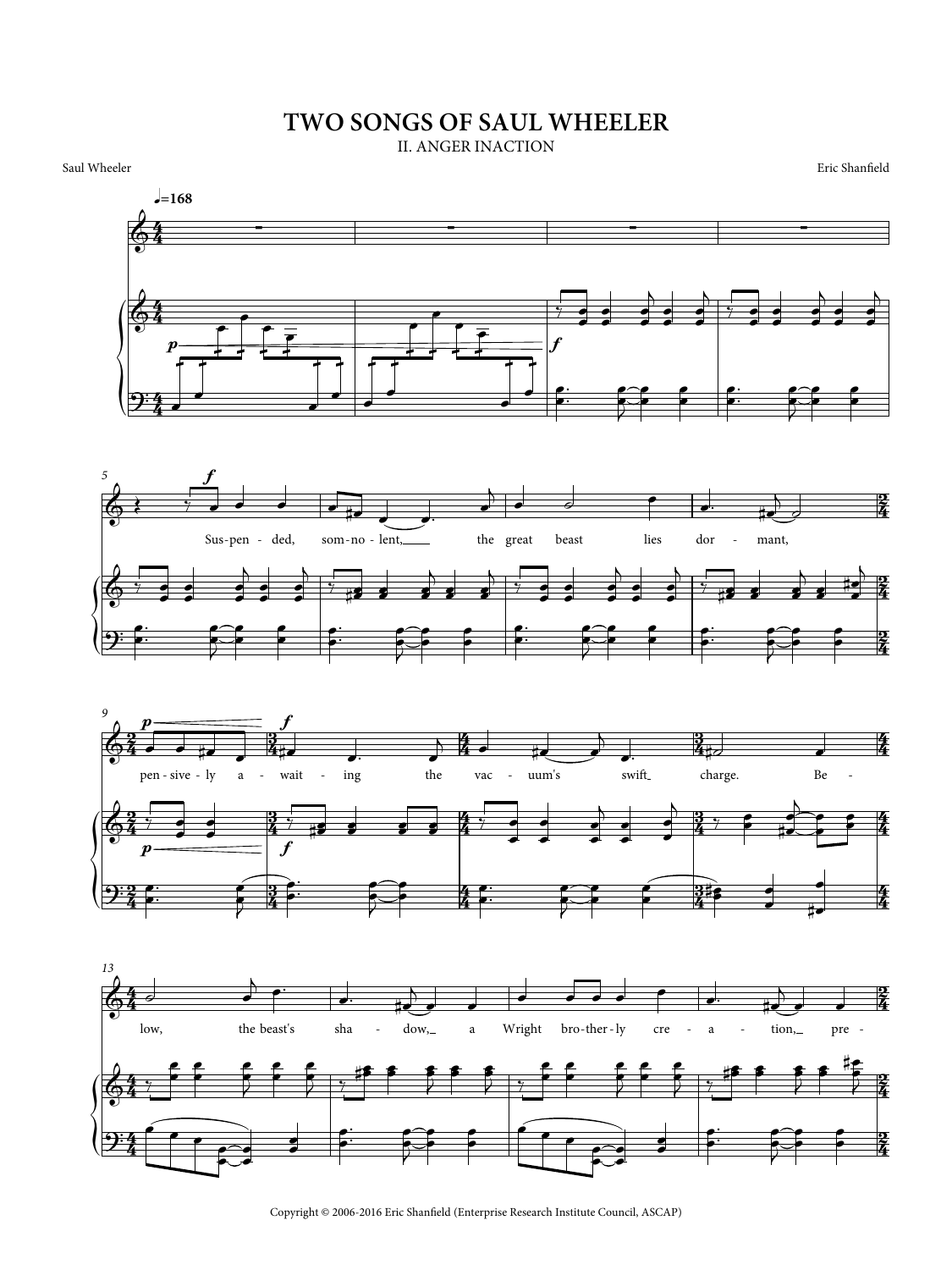





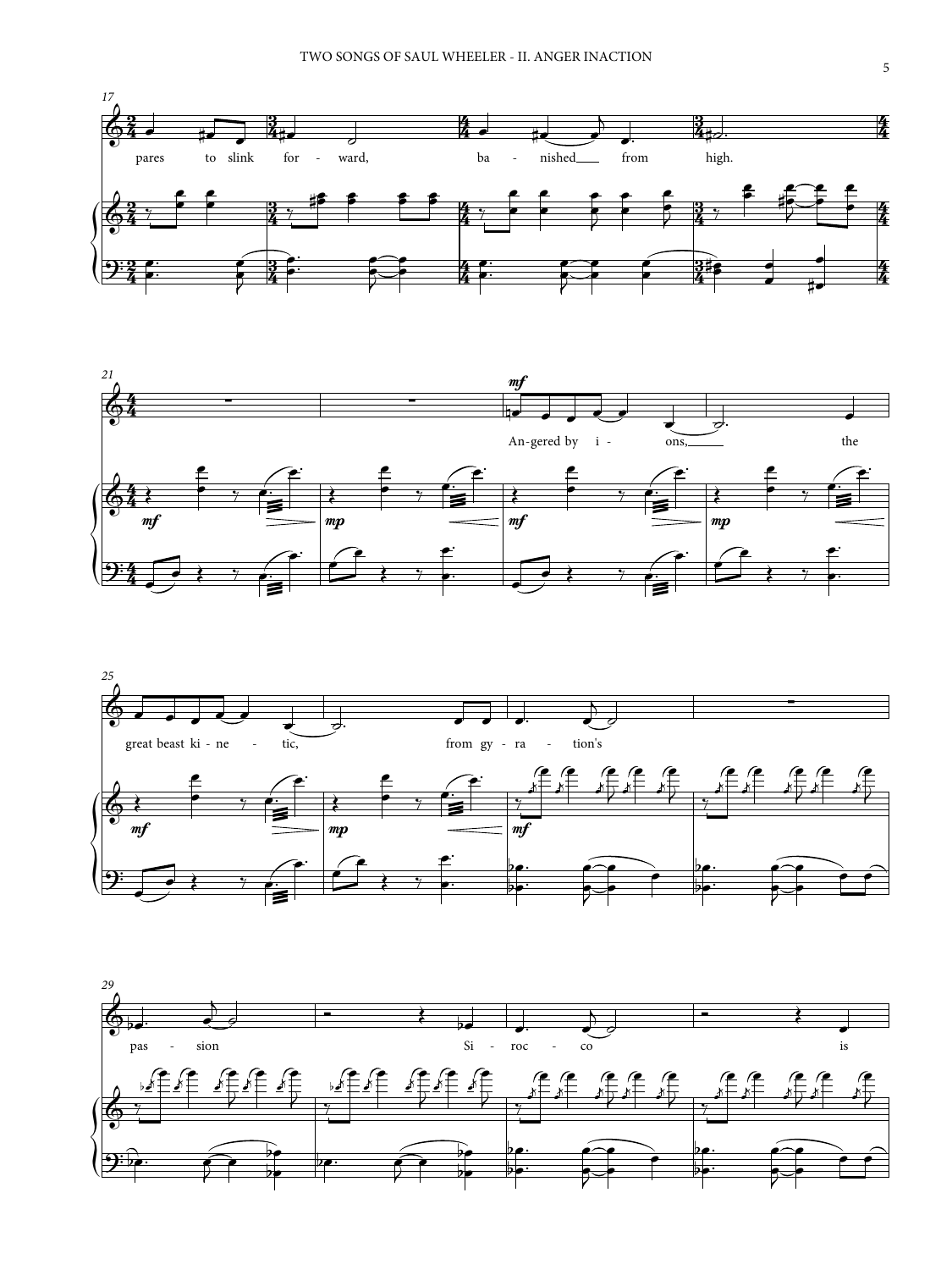